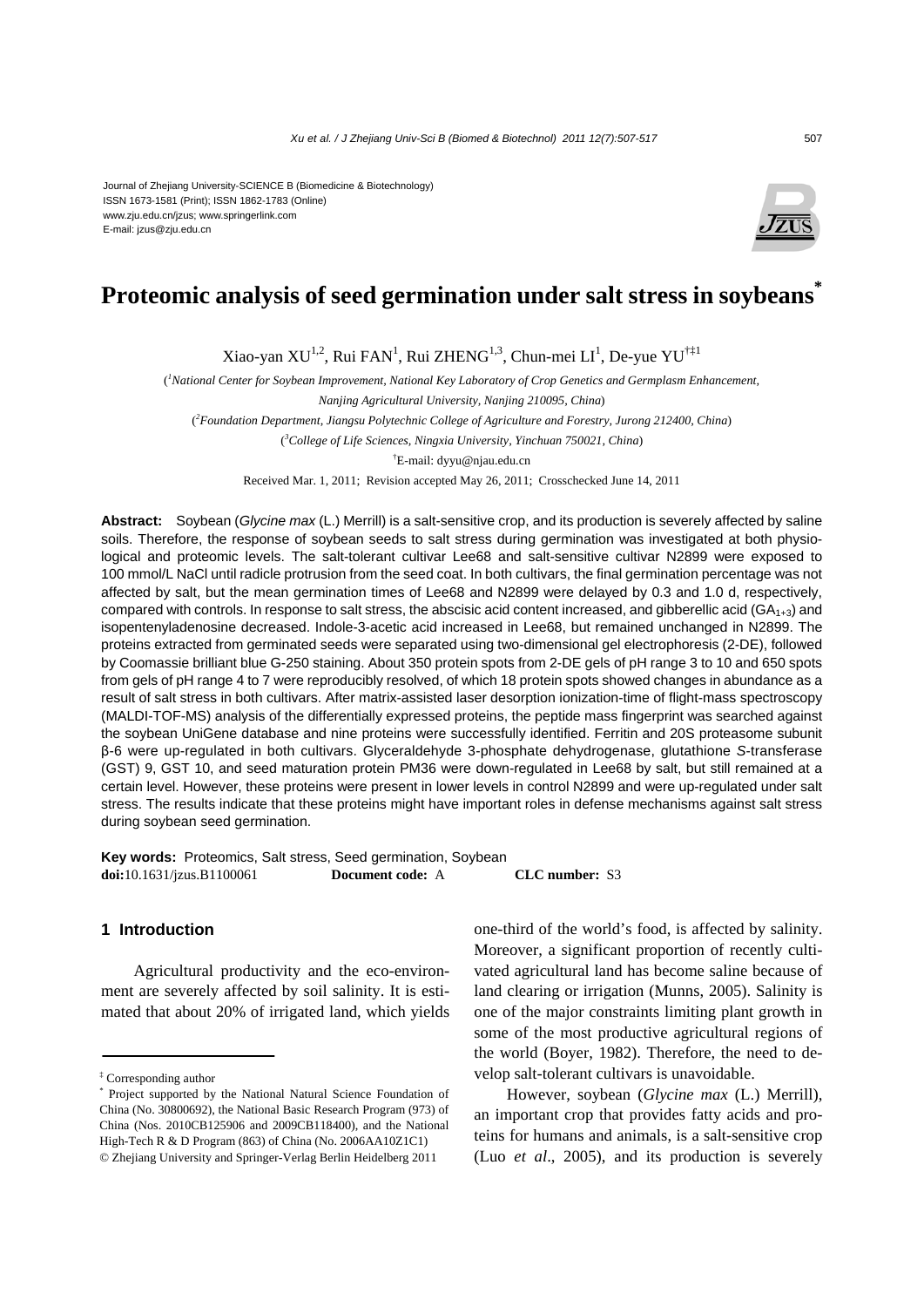affected by saline soils. Saline soils significantly alter plant metabolic processes (Levitt, 1980). A high concentration of salt causes ion imbalance, hyperosmotic stress, and oxidative damage (Zhu, 2002). In response to these, plants resort to various pro-survival strategies, most of which are preceded by specific changes in expression levels of proteins whose biological functions are related to salt stress tolerance. The proteomic approach, based on reproducible two-dimensional gel electrophoresis (2-DE) and powerful mass spectrometry (MS) analyses, offers the possibility of identifying those proteins (Gygi and Aebersold, 2000). In fact, the proteomics of soybean in response to abiotic stress have been studied (Zhen *et al.*, 2007; Aghaei *et al.*, 2008; Toorchi *et al.*, 2009; Cheng *et al.*, 2010; Nouri and Komatsu, 2010; Sobhanian *et al.*, 2010). Although the majority of defense proteins are expressed in optimal growth conditions, they have been found to be either overexpressed or underexpressed during stress. These investigations showed that a proteomic approach is useful for analyzing the physiological changes and the functions of stress-induced proteins.

Proteomic analyses also have been performed to analyze soybean seed proteins in mature seeds (Mooney and Thelen, 2004), seed filling (Hajduch *et al.*, 2005; Agrawal *et al.*, 2008), and seed germination (Xu *et al.*, 2006). However, seed germination is one of the most crucial and decisive phases in the growth cycle of plants, because it determines plant establishment and the final yield of the crops. Seeds and young seedlings are frequently confronted with much higher salinities than vigorously growing plants, because germination usually occurs in surface soils, which accumulate soluble salts as a result of evaporation and the capillary rise of water (Almansouri *et al.*, 2001). Limited information is available about salt-response genes in soybean, and the study of protein expression in response to salinity may therefore help identify the related genes and provide a detailed network of salt adaptation mechanisms in this important crop (Aghaei *et al.*, 2008). In this study, proteomic analysis was carried out to identify salt stressresponsive proteins in soybean seed germination in two cultivars, Lee68 (salt-tolerant) and N2899 (salt-sensitive). The application of abiotic stress can result in an altered level of plant growth hormones (Morgan, 1990); therefore, we also investigated the

levels of the endogenous hormones indole-3-acetic acid (IAA), gibberellic acid (GA), abscisic acid (ABA), and isopentenyladenosine (iPAs) in seeds germinated under salinity.

#### **2 Materials and methods**

#### **2.1 Plant materials and growth condition**

Soybean seeds (*Glycine max* cv. Lee68 and cv. N2899) were obtained from the Chinese National Center for Soybean Improvement. Lee68 is known for its high salt tolerance, while N2899 is a salt-sensitive cultivar identified in our laboratory. For each cultivar, hand-selected seeds of uniform size were sterilized in 1 mg/ml  $HgCl<sub>2</sub>$  (Genebase) for 2 min and thoroughly washed in distilled water. Seeds were germinated in Petri plates containing Whatman No. 1 filter paper moistened with distilled water or with 100 mmol/L NaCl (Genebase) solution and kept in the dark at 25 °C. A seed was scored as germinated if the primary root reached 2–3 mm length. Seeds were germinated up to 12 d in the dark. Every 12 h, the percentage of germinated seeds (containing abnormal growth) was calculated from three replicates of 300 seeds each. Seeds that had germinated such that the radicle protruded by 2–3 mm from the seed coat were harvested and stored at −80 °C until use (Fig. 1).



#### **Fig. 1 Germinated soybean seeds of Lee68 and N2899 used in the experiment**

N2899+H2O: control N2899; N2899+NaCl: NaCl-treated N2899; Lee68+H2O: control Lee68; Lee68+NaCl: NaCltreated Lee68

# **2.2 Extraction and determination of plant hormones**

Extraction and immunoassay of IAA were carried out according to Chen *et al.* (1998b). Extraction and immunoassay of gibberellin  $A_1 \& A_3$  (GA<sub>1+3</sub>) were carried out as described by Chen *et al.* (1998a). Extraction and immunoassay of iPAs and ABA were performed as described by Chen *et al.* (1997). Each assay was replicated three times. The data were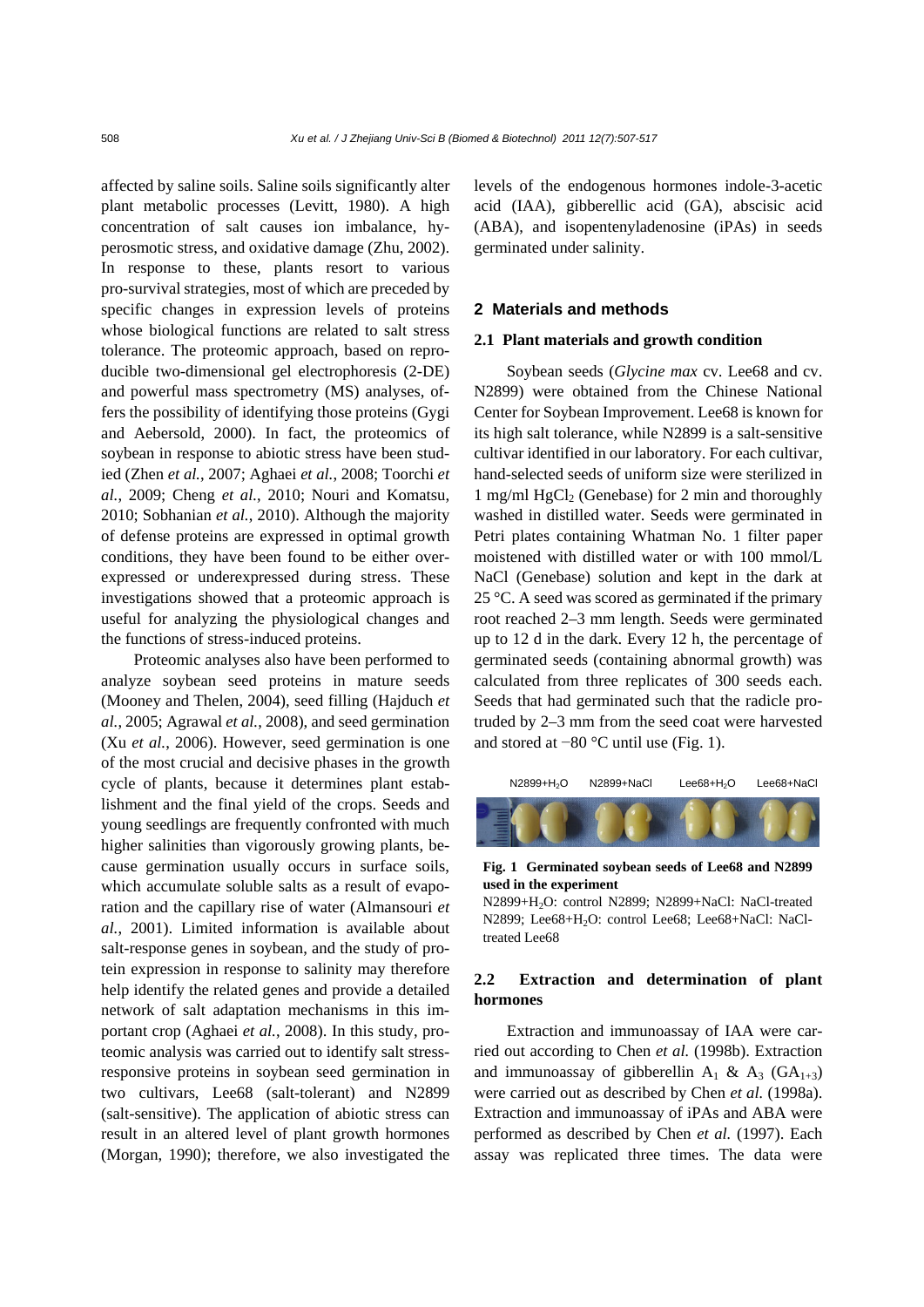analyzed by analysis of variance (ANOVA) and Student's *t*-test. All data presented are the mean values.

#### **2.3 Preparation of the protein extract**

Total proteins from germinated seeds were extracted according to a modified procedure based upon that of Watson *et al.* (2003). In brief, a frozen sample was ground in a mortar with liquid nitrogen and incubated with 0.1 g/ml trichloroacetic acid (TCA) (Genebase) and 20 mmol/L dithiothreitol (DTT; Bio-Rad) in acetone (Genebase) at −20 °C for 1 h. The precipitated proteins were pelleted and washed repeatedly with ice-cold acetone containing 20 mmol/L DTT to remove pigments and lipids until the supernatant was colorless. The protein pellet was dried under a vacuum and resuspended in buffer containing 7 mol/L urea (Bio-Rad), 2 mol/L thiourea (Bio-Rad), 0.04 g/ml 3-[(3-cholamidopropyl)-dimethylammonio]- 1-propane sulfonate (CHAPS; Bio-Rad), 0.2% (v/v) carrier ampholyte (pH 3–10 or pH 4–7; Bio-Rad), and a cocktail of protease inhibitors (Sigma). Samples were mixed on a vortex mixer for 30 s and ultrasonicated using a VCX600 for 3 min. The insoluble tissue was removed by centrifugation at 15000×*g* for 15 min (Beckman). The supernatant was stored at −80 °C. The protein concentration was determined according to Bradford (1976), with bovine serum albumin (BSA; Amresco) as a standard.

# **2.4 Two-dimensional polyacrylamide gel electrophoresis and image analysis**

Immobilized pH gradient (IPG) strips (17 cm, pH 3–10, linear gradient; or 17 cm, pH 4–7, linear gradient; Bio-Rad) were rehydrated at 50 V for 12 h at 20 °C with 350 μl rehydration buffer (7 mol/L urea, 2 mol/L thiourea, 0.04 g/ml CHAPS, 0.2% (v/v) carrier ampholyte, 0.01 g/ml DTT) containing about 1.0 mg  $(pH 3-10)$  or 1.5 mg  $(pH 4-7)$  of proteins. Focusing was carried out in a Bio-Rad Protean isoelectric focusing (IEF) cell. The voltage setting was 200 V for 30 min, 500 V for 30 min, 1000 V for 1 h, 2000V for 1 h, and 8000 V for 5 h, to a total about 50000 V·h. After, IPG strips were equilibrated for  $2\times10$  min in 6 mol/L urea, 30% (v/v) glycerol (Bio-Rad), 0.05 g/ml sodium dodecyl sulfate (SDS; Bio-Rad) in 0.05 mol/L Tris-HCl (pH 6.8; Genebase) containing 0.01 g/ml DTT for the first equilibration step and  $0.025$  g/ml iodoacetamide (Bio-Rad) for the second equilibration

step. The samples were then transferred onto a 0.12 g/ml polyacrylamide gel. Electrophoresis was performed in Tris/glycine/SDS buffer on a Multiphor system (Amersham Pharmacia Biotech) according to the manufacturer's recommendations. For calibration, low-molecular weight marker proteins (Amersham Biosciences) were applied on the gel via a small piece of filter paper. Gels were stained overnight with Coomassie brilliant blue G-250 (Genebase) according to Neuhoff *et al.* (1988) and scanned using VersaDoc image system (Bio-Rad). 2-DE gels were processed using PDQuest software V.7.3 (Bio-Rad). Spot quantity normalization occurred through the whole match set, which included all 12 2-DE gels. The gel used as reference in the PDQuest match set corresponded to a co-migration of protein extracts from both Lee68 and N2899 cultivars. Only those with significant (quantitative changes more than two-fold in abundance) and reproducible changes in three replicates were used for further analysis.

# **2.5 Protein in-gel digestion and matrix-assisted laser desorption ionization-time of flight-mass spectrometry (MALDI-TOF-MS)**

Protein spots of interest were excised from the stained gels and in-gel digestion was performed as follows. Gel pieces were washed three times with Milli-Q water, and 50% (v/v) acetonitrile (Sigma) containing 100 mmol/L ammonium bicarbonate (Genebase) was used to remove the dye. Proteins in the gels were reduced in 10 mmol/L DTT dissolved in 50 mmol/L NH<sub>4</sub>HCO<sub>3</sub> (Genebase) solution for at least 1 h at 56 °C, and then incubated with 50 mmol/L iodoacetamide in 50 mmol/L  $NH<sub>4</sub>HCO<sub>3</sub>$  at room temperature for 40 min. Gels were then dried by vacuum centrifugation, and incubated for 14 h at 37 °C with 10 μl of 12.5 µg/ml trypsin (modified porcine trypsin, sequencing grade, Promega) in 50 mmol/L NH4HCO3. The resulting tryptic fragments were eluted by diffusion into 50%  $(v/v)$  acetonitrile and 0.5%  $(v/v)$ TCA, and dried in a speed vacuum. The dried samples were resuspended in 2  $\mu$ l 0.5% (v/v) trifluoroacetic acid (Genebase). Each sample was mixed with the supernatant of 60% (v/v) acetonitrile saturated with α-cyano-4-hydroxycinnamic acid (Genebase)  $(1:1, v/v)$ , and then air-dried on the flat surface of a sample plate. The samples were then analyzed with MALDI-TOF-MS (Reflex III, Bruker, Germany) in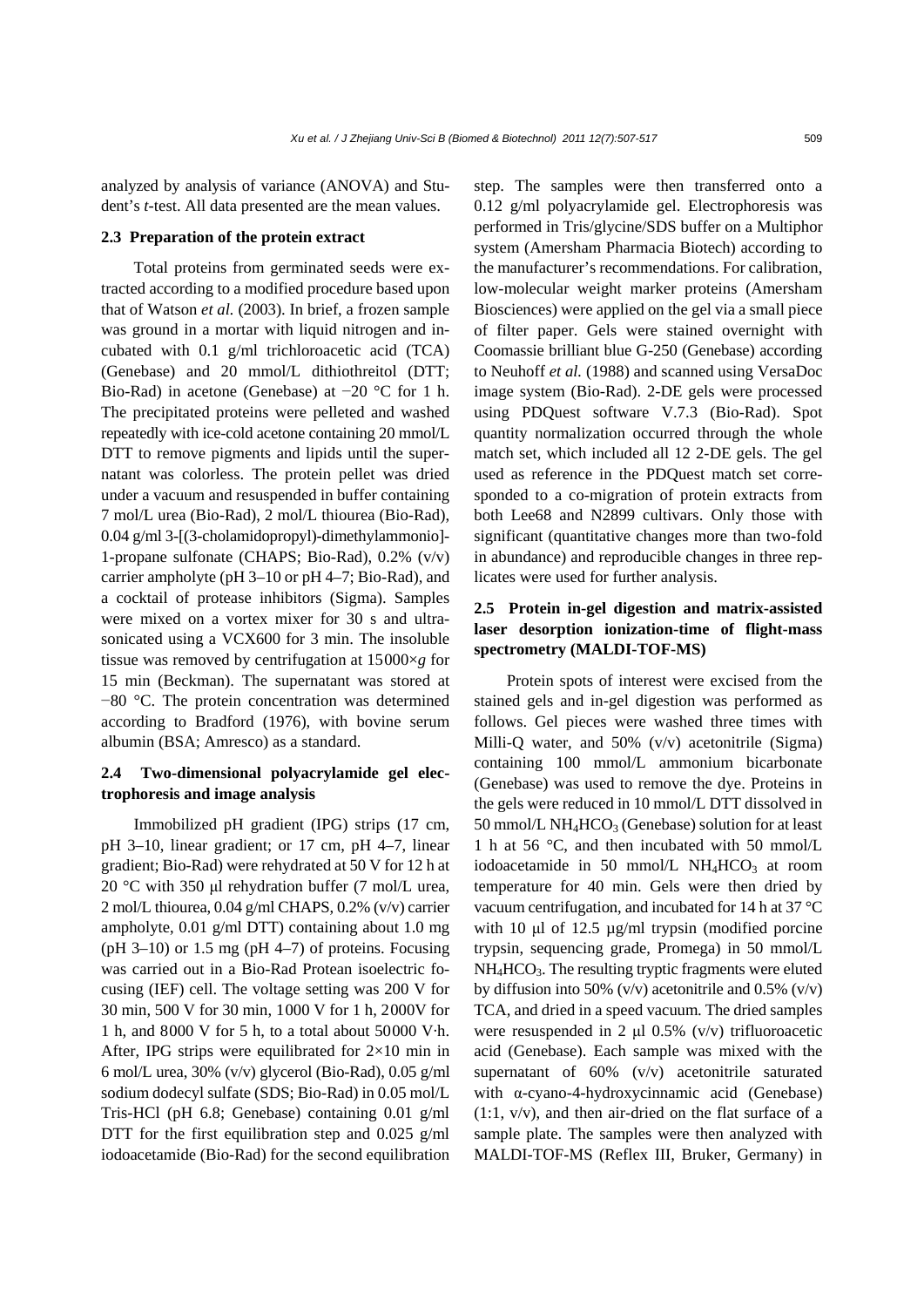positive ion reflector mode at an accelerating voltage of 20 kV. Spectra were calibrated using trypsin autolysis products (*m*/*z* 842.51 and 2211.10) as internal standards, and a mixture of standard peptides as external standards.

## **2.6 Database queries and protein identification**

Protein identification was performed by querying peptide mass fingerprinting (PMF) data in the soybean UniGene database (ftp://ftp.ncbi.nih.gov/ repository/UniGene/Glycine\_max/) using MS-Fit program of Protein Prospector (http://prospector. ucsf.edu). The following parameters were used for database searches with MALDI-TOF peptide mass data: mono-isotopic peak; mass tolerance, 0.2 Da; missed cleavages, 1; and allowed modifications, carbamidomethylation of Cys and oxidation of Met. A positive identification of the protein followed the procedure of Hajduch *et al.* (2005).

#### **3 Results**

#### **3.1 Effects of salinity on seed germination**

Under optimal conditions, over 98% of Lee68 and N2899 seeds germinated after a mean of 1.5 and 2.1 d, respectively. When exposed to 100 mmol/L NaCl, the final germination percentage in both cultivars was not affected. However, the mean germination times of Lee68 and N2899 were delayed by 0.3 and 1.0 d, respectively, compared to the controls. In addition, control Lee68 and N2899 seeds required 1.2 and 1.5 d, respectively, to reach 50% germination, while seeds germinated in the presence of 100 mmol/L NaCl required 1.5 and 2.5 d, respectively. From imbibition till maximum germination, Lee68 and N2899 took 3.5 and 4.5 d, respectively. Under salt stress this period was 3.5 and 6.5 d, respectively (Fig. 2). We also observed that there were many more abnormally germinated N2899 seeds compared to Lee68. Moreover, germination of N2899 seeds was completely inhibited by exposure to over 150 mmol/L NaCl (data not shown). These observations suggest that 100 mmol/L NaCl affected soybean seed germination, especially in N2899. However, moderate salt stress intensity only delayed germination time, and did not have a severe impact on the final germination percentage.



**Fig. 2 Effects of 100 mmol/L salt concentration on the germination percentages of Lee68 and N2899 seeds**  Lee68+H<sub>2</sub>O: control Lee68; Lee68+NaCl: NaCl-treated Lee68; N2899+H2O: control N2899; N2899+NaCl: NaCltreated N2899

# 3.2 Effects of salinity on IAA, GA<sub>1+3</sub>, ABA, and **iPAs levels**

Hormone levels are related to seed germination and stress. Therefore, we detected the endogenous ABA, IAA,  $GA_{1+3}$ , and iPAs levels in Lee68 and N2899 seeds germinated in moderate salinity conditions (Fig. 3). The IAA content of salt-treated germinated Lee68 seeds was significantly higher than that of the control (*P*<0.01). There was no difference in IAA levels among control Lee68, salt-treated N2899, and control N2899 seeds (*P*>0.05). Salinity had a stronger effect on the  $GA_{1+3}$  level. The  $GA_{1+3}$ content significantly decreased in both cultivars under salt stress ( $P<0.001$ ). The  $GA_{1+3}$  content in control Lee68 was higher than that in control N2899 (*P*<0.05). ABA content significantly increased in response to salinity  $(P<0.001)$ , while the ABA content in salt-treated N2899 was lower than that in control Lee68 (*P*<0.001). The iPAs content in these four samples was low compared with the other hormones and was decreased by salt in both cultivars (*P*<0.01). However, the iPAs content in salt-treated N2899 was higher than that in control Lee68 ( $P < 0.01$ ).

### **3.3 2-DE maps of Lee68 and N2899**

Soybean Lee68 and N2899 displayed different seed vigors and germination times. Therefore, we investigated the proteins expressed in the germinated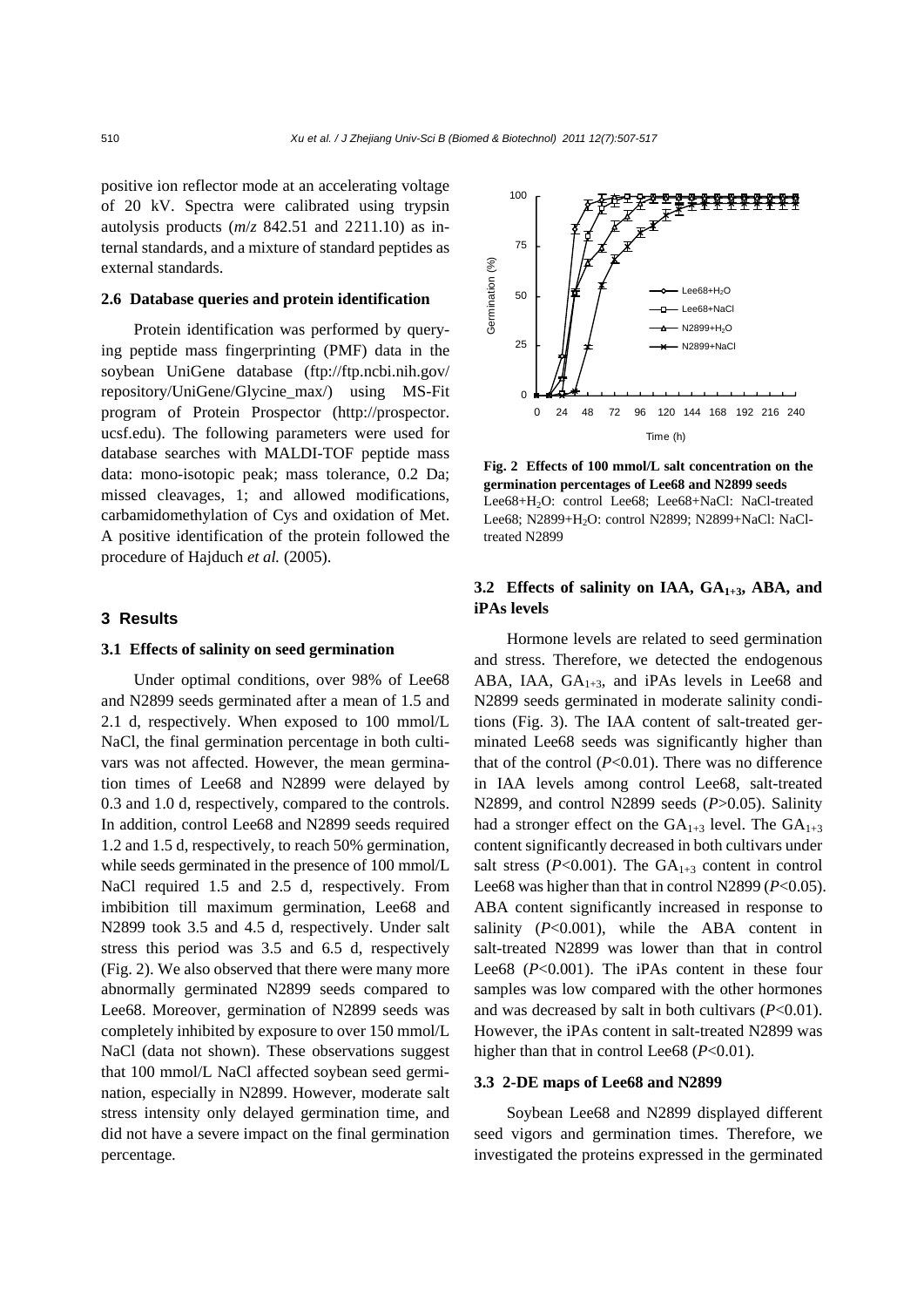

**Fig. 3 Effects of salinity on IAA (a), GA (b), ABA (c), and iPAs (d) in Lee68 and N2899 germinated seeds** 

seeds. Total proteins from Lee68 and N2899 germinated seeds were extracted and separated by 2-DE gels. Initial separations were performed with pH 3–10 IPG strips. The gel maps showed that about 70% of the protein spots were in the region of pH 4–7, as analyzed by PDQuest software (Fig. 4). Therefore, additional analyses with pH 4–7 IPG strips were performed to improve spot resolution. The 2-DE maps of the control Lee68 and N2899 germinated seeds in the pH 3–10 and pH 4–7 ranges are shown in Fig. 4. About 350 protein spots could be resolved in pH 3–10 2-DE gels and 650 protein spots in pH 4–7 2-DE gels stained by Coomassie brilliant blue G-250. In all, there were more than 90 differentially expressed proteins between the 2-DE maps of Lee68 and N2899, although the majority of protein spots were similar. These differentially expressed proteins showed varietal differences and might be associated with resistances, agronomic traits, and qualities between cultivars.

#### **3.4 Salt-responsive proteins**

To investigate the response of soybean seed germination to non-lethal concentration salinity levels, Lee68 and N2899 seeds were exposed to 100 mmol/L NaCl until the radicle protruded from the seed coat. Whole proteins from germinated seeds were analyzed by high-resolution 2-DE. Eighteen protein spots showed more than two-fold reproducible differences in abundance as a result of salt stress in both cultivars. The positions of these proteins are indicated by number in Fig. 4. Ten proteins were in the pH 4–7 2-DE gels and eight in the pH 3–10 2-DE gels. The relative abundances of these proteins are shown in Fig. 5. Compared with their controls, 10 proteins were differentially displayed in Lee68 2-DE gels and 12 in N2899 2-DE gels under salt stress. Fig. 6 shows the enlarged maps of the 18 protein spots. These changes were relatively small when compared with the soybean cultivars, but they directly responded to salt stress.

These differentially expressed proteins were excised from the 2-DE gels and subjected to MALDI-TOF-MS. All proteins obtained PMF. By querying the PMF in the soybean UniGene database, nine proteins were successfully identified (Table 1). The data in Table 1 include assigned protein spot numbers, experimental molecular mass and pI, theoretical molecular mass and pI, number of peptides matched, sequence coverage, number of UniGene accessions, and homologous proteins. The possible functions of these proteins are discussed below.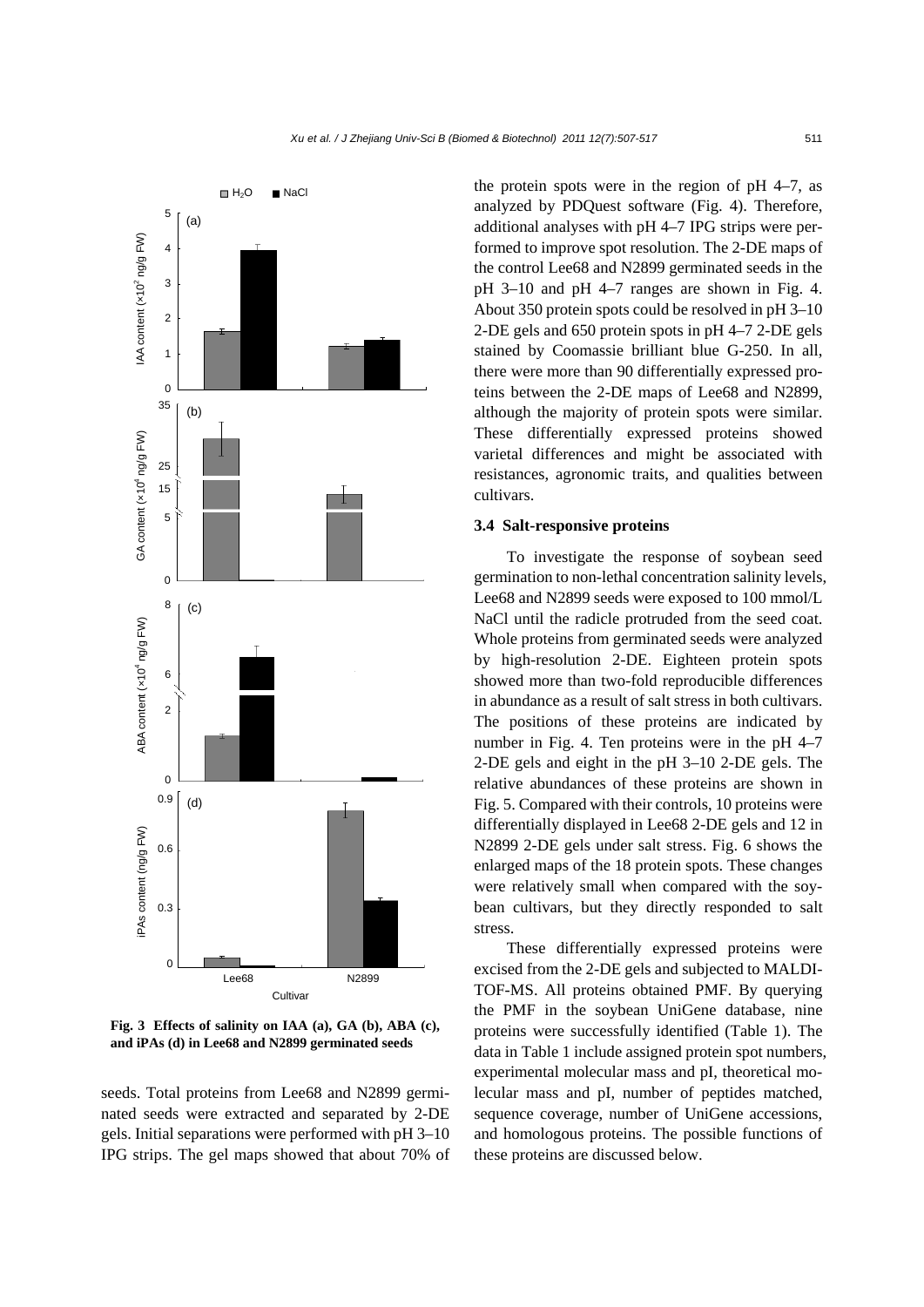

**Fig. 4 2-DE maps of the control Lee68 and N2899 seeds germinated at pH 3–10 and pH 4–7**  (a) Lee $68+H_2O$ : control Lee $68$ ; (b) N2899+H<sub>2</sub>O: control N2899





Lee68+H2O: control Lee68; Lee68+NaCl: NaCl-treated Lee68; N2899+H2O: control N2899; N2899+NaCl: NaCltreated N2899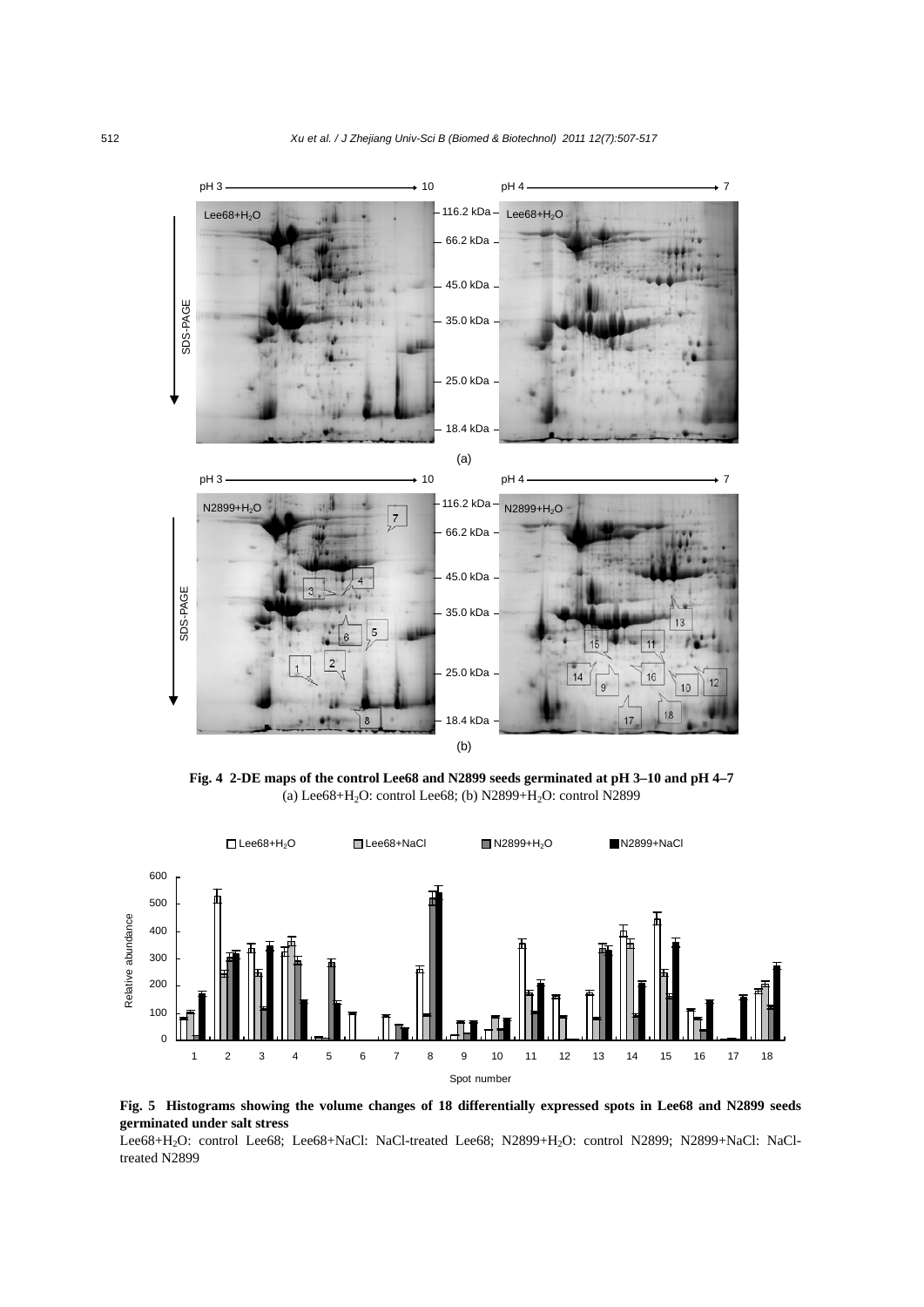

**Fig. 6 Enlarged maps of the 18 differentially expressed protein spots in Lee68 and N2899 seeds germinated under salt stress** 

Lee68+H2O: control Lee68; Lee68+NaCl: NaCl-treated Lee68; N2899+H2O: control N2899; N2899+NaCl: NaCltreated N2899

| Spot<br>No. | Theoretical<br>$M_{\rm r}$ /pI | Experimental<br>$M_{\rm r}$ /pI | No. of peptides<br>matched | Sequence<br>coverage $(\%)$ | Accession<br>No. | Protein name                                |
|-------------|--------------------------------|---------------------------------|----------------------------|-----------------------------|------------------|---------------------------------------------|
|             | 28.7/6.3                       | 22.7/6.7                        | 8                          | 31                          | Gma.15591        | Unknown protein                             |
| 3           | 36.9/6.4                       | 38.7/7.2                        | 7                          | 61                          | Gma. 17053       | Glyceraldehyde 3-phosphate<br>dehydrogenase |
| 7           | 63.8/8.2                       | 62.9/8.3                        | 19                         | 25                          | Gma.8130         | Malate synthase                             |
| 9           | 28.1/5.7                       | 26.7/5.3                        | 6                          | 23                          | Gma.18200        | Ferritin                                    |
| 10          | 24.9/6.3                       | 26.2/6.1                        | 5                          | 26                          | Gma.448          | 20S proteasome β subunit                    |
| 11          | 25.4/5.7                       | 27.0/6.0                        |                            | 30                          | Gma.1917         | Glutathione S-transferase (GST) 10          |
| 14          | 26.1/5.8                       | 26.2/6.1                        | 5                          | 27                          | Gma.7612         | Hypothetical 26.0-kDa protein               |
| 15          | 27.4/5.9                       | 27.0/6.0                        | 5                          | 19                          | Gma.8540         | Seed maturation protein PM36                |
| 16          | 23.6/5.7                       | 26.8/5.6                        | 4                          | 25                          | Gma.8517         | Glutathione S-transferase (GST) 9           |

**Table 1 Differentially expressed proteins identified by PMF query** 

## **4 Discussion**

## **4.1 Phytohormones**

We investigated the effects of salinity on endogenous IAA,  $GA<sub>1+3</sub>$ , ABA, and iPAs in germinated seeds of Lee68 and N2899. The ABA content increased, and  $GA_{1+3}$  and iPAs decreased in response to salinity, while the change of IAA content depended on the cultivar. IAA has a major role in regulating plant growth. Bianco and Defez (2009) reported that the IAA-overproducing RD64 strain showed an increased tolerance to 0.5 mol/L NaCl in *Medicagotruncatula*. IAA can strengthen the capacity of resistance of the soybean to saline environment (Wei and Chen, 2000). The level of IAA in salt-treated Lee68 was more than two-fold higher than that in the control, but was the same as that in N2899. The increased IAA in salt-tolerant Lee68 might help seed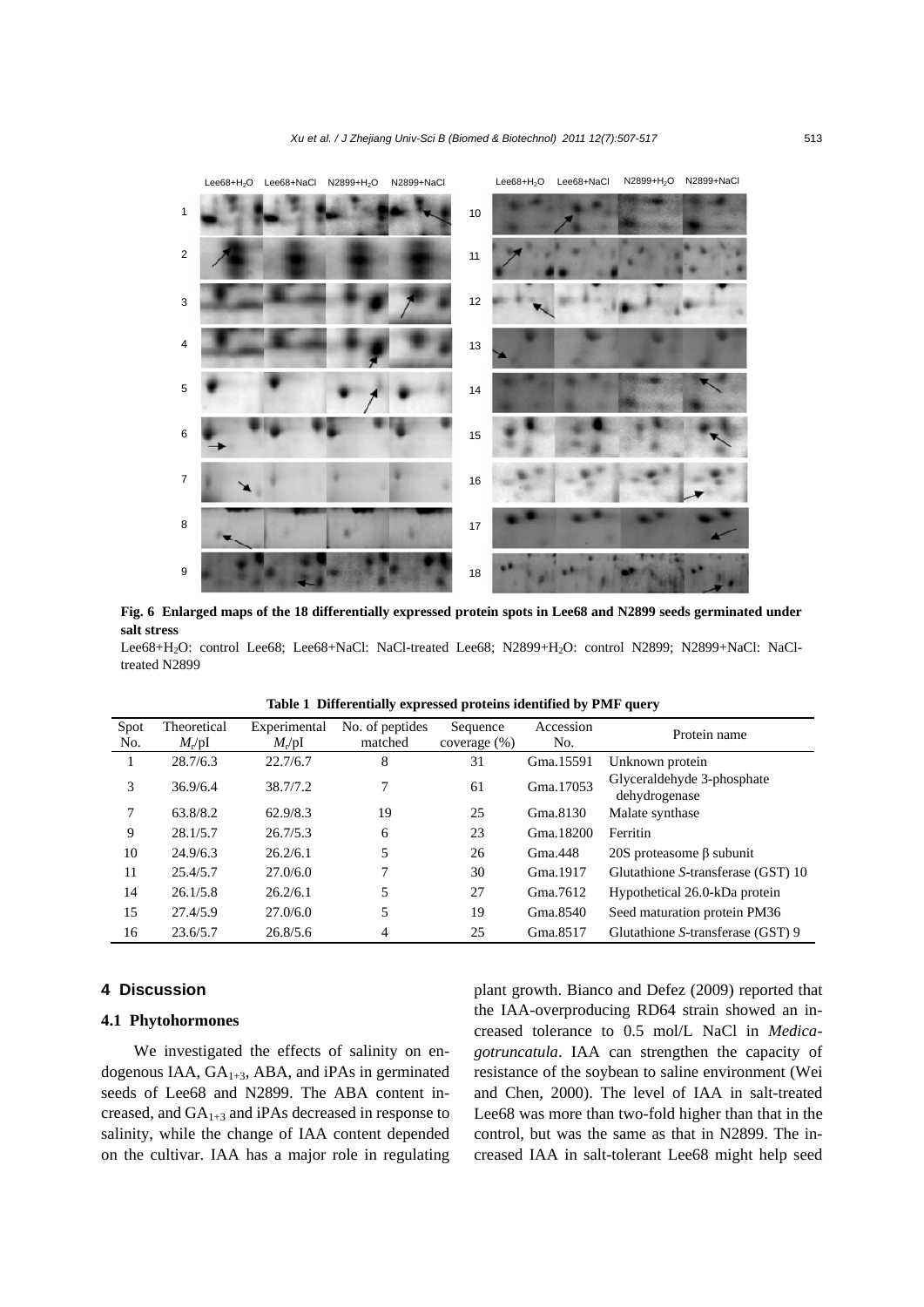germination under salt stress. The decreased endogenous GA and increased ABA contents have been observed in salt-stressed soybean. GA<sub>3</sub> ameliorates the adverse effects of salt stress and restores normal growth and development of soybean (Hamayun *et al.*, 2010b). Germination of stressed seeds was partially restored by the addition of exogenous cytokinin (CTK) (Gidrol *et al.*, 1994). However, Kaur *et al.* (1998) found that  $GA_3$  was more effective than CTK in enhancing the reduced germination and seedling growth of chickpea seeds under salt stress. GA synthesis affects not only alterations in protein expression, but also increases in germination rate, promotes root and shoot length during seed germination, and promotes early seedling development (Gallardo *et al.*, 2002; Kim *et al.*, 2008). In the present study, GA content was significantly reduced and seed germination time was delayed by salt. ABA is involved in responses to environmental stress such as salinity (Jia *et al.*, 2002), and is required by the plant for stress tolerance (Hamayun *et al.*, 2010a). Umezawa *et al.* (2001) found that the leaf ABA content in Lee (salt-tolerant) increased significantly under salt stress, while that in Enrei (salt-sensitive) showed only a slight increase. It is thus possible that ABA enhances salt tolerance in soybean. Our results also showed that salinity increased the ABA contents of both cultivars. Moreover, the ABA level in Lee68 was much higher than that in N2899, confirming that it might be related to the salt stress tolerance of Lee68. The contents and change ranges of hormones, except iPAs, in Lee68 were higher than those in N2899. This might be one of the reasons why N2899 is more sensitive to salt than Lee68.

## **4.2 Differentially expressed proteins**

In the plant life cycle, seed germination and seedling stages are key developmental stages conditioning the final yield of crops. Both are very sensitive to salt stress. Consequently, researchers have submitted crop seeds to salt treatments and sampled them after varying stress time. However, germination and seedling growth are delayed by salt. Therefore, we studied all soybean seeds that completed the germination process under salt stress in two cultivars with different salt tolerances. We then sampled the germinated seeds whose radicles protruded from the seed coat by 2–3 mm. Eighteen protein spots showed changes in abundance in response to 100 mmol/L NaCl stress in the two cultivars, of which nine proteins were identified.

Spots 9 and 10 were up-regulated by salt in both cultivars. Spot 9 was identified as ferritin. Ferritin, a class of iron-storage proteins, is composed of at least two different subunits and its level decreases gradually during soybean germination (Masuda *et al*., 2001). However, the abundance of ferritin increased in response to salt stress in both cultivars. A high concentration of salt leads to oxidative damage. Ferritin could be involved in defense mechanisms against iron-mediated oxidative stress (Briat *et al.*, 1999). Proteomic investigations on soybean root also revealed the accumulation ferritin under drought stress (Alam *et al.*, 2010). Therefore, it might have an important role in soybean seed germination and seedlings under stress. Induction of ferritin by ABA has been documented at both transcript and protein levels (Ravet *et al.*, 2009). In maize plantlets, iron overload led to a five-fold increase in ABA concentration in roots and leaves, and ferritin mRNA accumulated in response to exogenous ABA treatment (Lobréaux *et al*., 1993). In this study, the endogenous ABA and ferritin levels were up-regulated by salt. The result supports the possible involvement of ABA in ferritin gene regulation.

Spot 10 was identified as 20S proteasome subunit β-6. The 20S proteasome is the catalytic core of the 26S proteasome, a proteolytic complex involved in recognizing and catabolizing ubiquitin-protein to remove abnormal proteins (Sassa *et al.*, 2000; Smalle and Vierstra, 2004). The proteasome also operates in the stress response by removing abnormal proteins (Imin *et al*., 2006). 20S proteasome α subunit A was up-regulated in soybean under osmotic stress (Toorchi *et al.*, 2009). The up-regulation of the 20S proteasome in both cultivars after stress could be associated to the degradation of oxidatively-damaged proteins caused by salt stress. Recent evidence has suggested a role for the ubiquitin-proteasome pathway in CTK, GA, and ABA signalings (Itoh *et al.*, 2003). 26S ubiquitin-proteasome regulatory subunit 4 homolog levels were increased during rice seed germination by GA and ABA (Kim *et al.*, 2008).

Spots 1, 3, 14, and 16 were up-regulated by salt in N2899 and were unaffected in Lee68. Although Spots 1 and 14 were matched with UniGenes, providing evidence for the existence of the proteins, they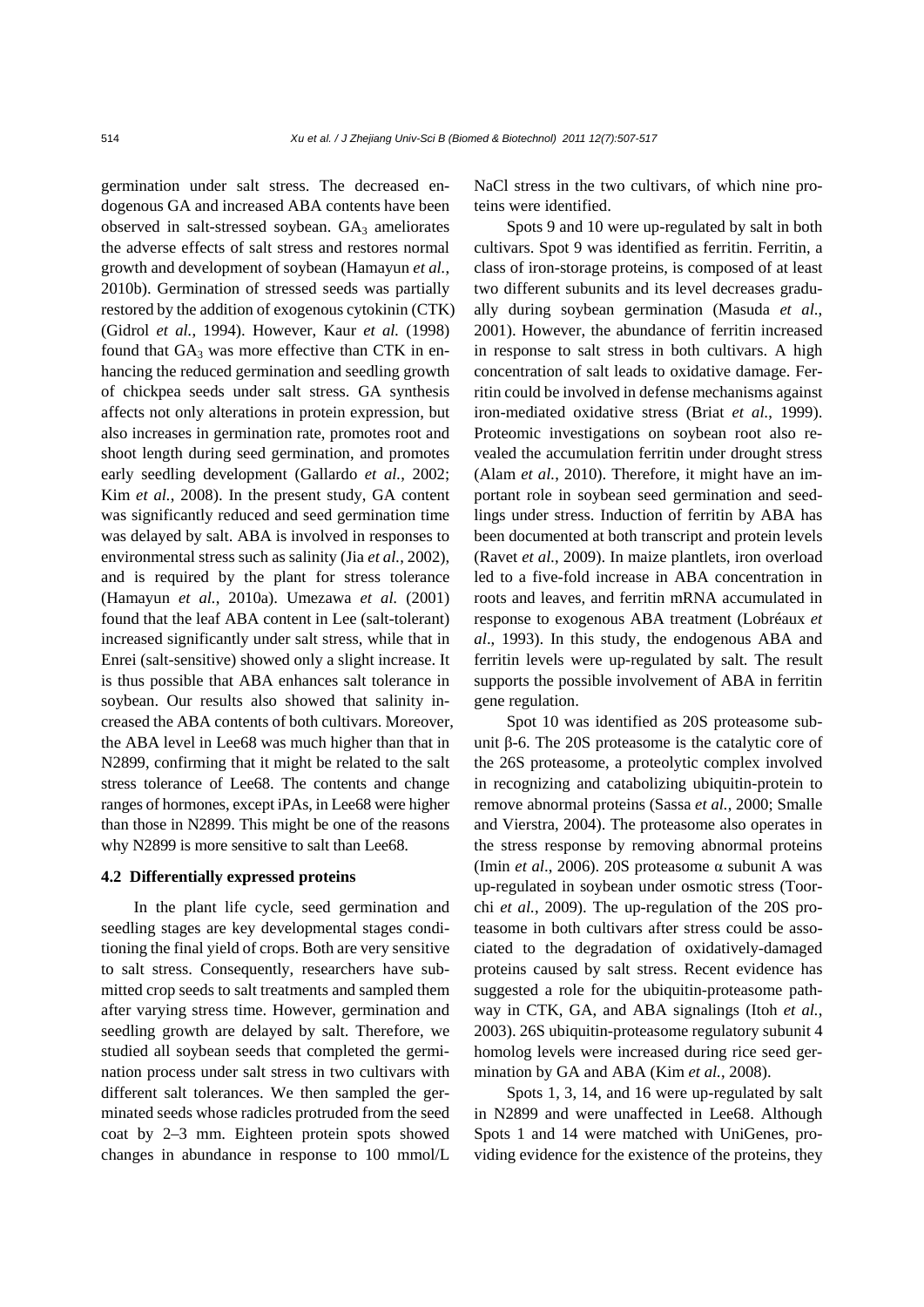were annotated as unknown proteins. Glyceraldehyde 3-phosphate dehydrogenase (GPD) (Spot 3) is a ubiquitous enzyme involved in glycolysis and gluconeogenesis (Duée *et al.*, 1996). Basic metabolism change is a general response to stress. GPD is one of target genes regulating the response of cells to salt stress and may aid in the development of new salt-tolerant cultivars in soybean (Nouri *et al.*, 2011). Jeong *et al.* (2001) transferred *GPD* gene to potato to improve salt tolerance in transgenic potato plants. Spot 16 was identified as glutathione *S*-transferase (GST) 9. GSTs are encoded by a large and diverse gene family in plants and there are 25 identified accurate full-length sequence clones in soybean. It is clear that GST activity levels frequently increase in response to stimuli that cause oxidative damage, but the mechanisms involved in protection are unclear (McGonigle *et al.*, 2000). Overexpression of GSTs and glutathione peroxidases enhanced the growth of transgenic tobacco seedlings during chilling and salt stress (Roxas *et al.*, 1997). GSTs have an important role in the response of plants to changing environmental conditions. Therefore, gene engineering strategies involving GSTs could improve soybean salt tolerance. Furthermore, they might have a role in hormonal regulation (Marrs, 1996). Kim *et al.* (2008) reported that GST was modulated by GA and ABA.

Spots 11 and 15 were down-regulated in Lee68, but up-regulated in N2899 under salt stress. Interestingly, Spot 11 was identified as GST 10. This result indicates that one protein changes its expression differently between cultivars and that different members of a family are differentially regulated in the same cultivar under salt stress. Spot 15 was identified as seed maturation protein PM36. It is synthesized at late embryogenesis and is degraded rapidly at the early stage of seed germination (Blackman *et al.*, 1991; Hsing *et al.*, 1998). In contrast to most seed maturation proteins, protein PM36 contains a TENA\_THI-4 conservative domain. It was predicted that PM36, similarly to seed maturation protein PM4, acted as a storage form of biotin to support seedling growth during germination (Hsing *et al.*, 1998). In the present study, PM36 was up-regulated by salt in N2899. We infer that PM36 might be similar to other late embryogenesis abundant (LEA) proteins and has a protective role in the plant cell under stress conditions (Skriver and Mundy, 1990).

Spot 7 was down-regulated by salt in Lee68, but was unaffected in N2899. Malate synthase (Spot 7) is a characteristic enzyme of the glyoxylate cycle. In germinating oilseeds, the glyoxylate cycle has a key role in converting acetyl-coenzyme A produced by fatty acid β-oxidation into oxaloacetate, and subsequently into sugar (Smith, 2002). It was confirmed that malate synthase was activated in the prolonged anaerobic environment (Ying *et al.*, 2005). The significance of the diminished levels of malate synthase in Lee68 requires further research.

In summary, the proteins we identified are related to salt stress. GPD, GST 9, GST 10, and seed maturation protein PM36 have protective roles in stress tolerance. In control Lee68, these proteins were maintained a high level and, although they were down-regulated by salt stress, they still remained at a certain level. However, in control N2899, their levels were the lowest and were up-regulated by salt stress. It can be hypothesized that these proteins help seed germination under salt stress and Lee68 itself has a stronger resistance mechanism. NaCl at 100 mmol/L might represent low salinity to Lee68, but relatively high salinity to N2899. We could also infer this interpretation from the delayed mean germination time and increased duration of germination. Therefore, N2899 was injured more than Lee68 under a non-lethal concentration of NaCl (100 mmol/L). To achieve the process of germination, these defensive proteins were up-regulated.

The expression and regulation of genes under salt stress is a complicated process, and is affected by experimental materials, salt concentration, treatment methods, and stress time. Our research contributes to the understanding of the mechanisms of seed germination in response to salt stress. Future studies will be directed towards the function of the identified proteins and the regulatory network of hormones in the salt response.

#### **References**

- Aghaei, K., Ehsanpour, A.A., Shah, A.H., Komatsu, S., 2008. Proteome analysis of soybean hypocotyl and root under salt stress. *Amino Acids*, **36**(1):91-98. [doi:10.1007/ s00726-008-0036-7]
- Agrawal, G.K., Hajduch, M., Graham, K., Thelen, J.J., 2008. In-depth investigation of soybean seed-filling proteome and comparison with a parallel study of rapeseed. *Plant Physiol.*, **148**(1):504-518. [doi:10.1104/pp.108.119222]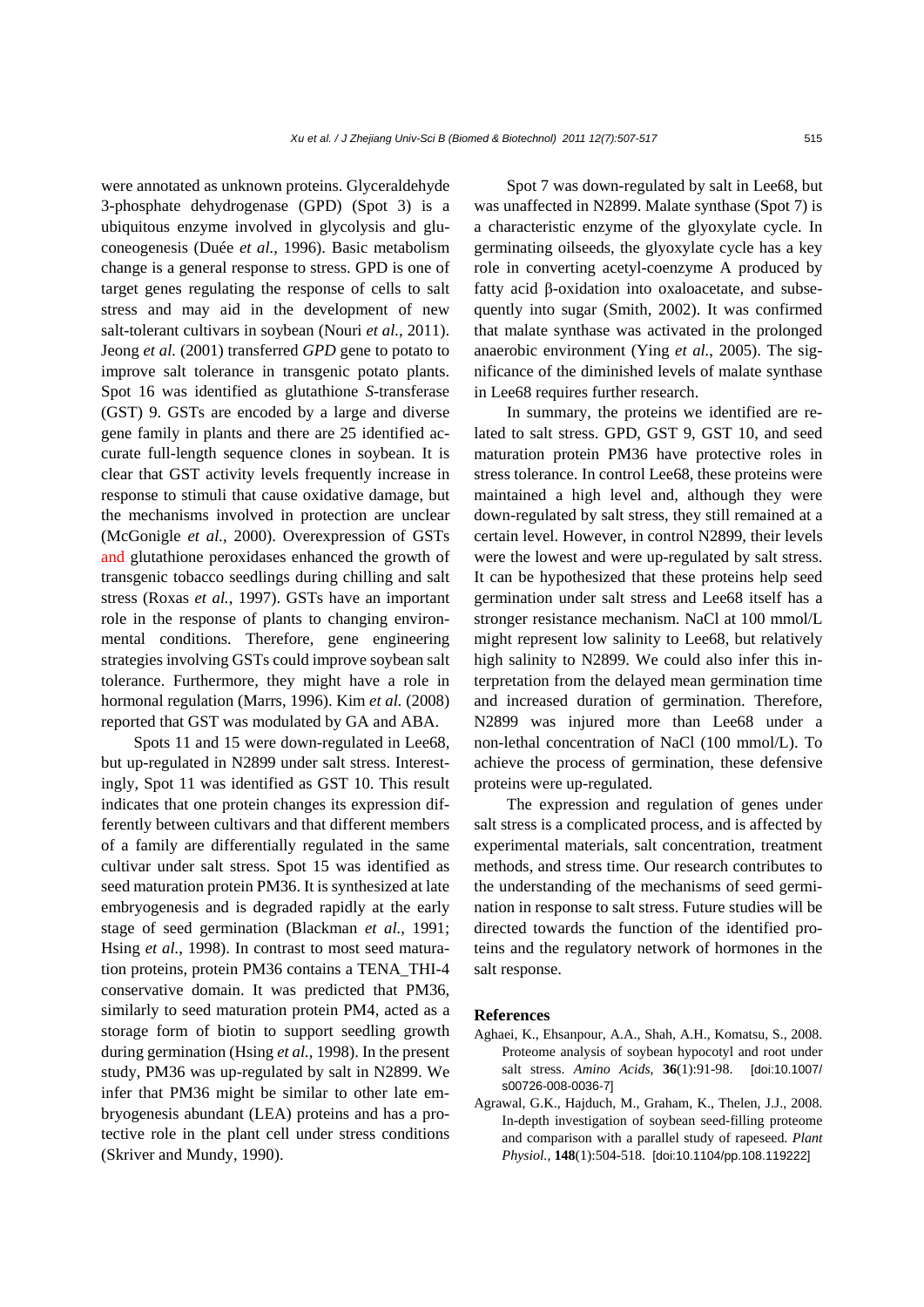- Alam, I., Sharmin, S.A., Kim, K.H., Yang, J.K., Choi, M.S., Lee, B.H., 2010. Proteome analysis of soybean roots subjected to short-term drought stress. *Plant Soil*, **333**(1-2):491-505. [doi:10.1007/s11104-010-0365-7]
- Almansouri, M., Kinet, J.M., Lutts, S., 2001. Effect of salt and osmotic stresses on germination in durum wheat (*Triticum durum* Desf.). *Plant Soil*, **231**(2):243-254. [doi:10. 1023/A:1010378409663]
- Bianco, C., Defez, R., 2009. *Medicago truncatula* improves salt tolerance when nodulated by an indole-3-acetic acid-overproducing *Sinorhizobium meliloti* strain. *J. Exp. Bot.*, **60**(11):3097-3107. [doi:10.1093/jxb/erp140]
- Blackman, S.A., Wettlaufer, S.H., Obendorf, R.L., Leopold, A.C., 1991. Maturation proteins associated with desiccation tolerance in soybean. *Plant Physiol.*, **96**(3):868-874. [doi:10.1104/pp.96.3.868]
- Boyer, J.S., 1982. Plant productivity and environment. *Science*, **218**(4571):443-448. [doi:10.1126/science.218.4571.443]
- Bradford, M.M., 1976. A rapid and sensitive method for the quantitation of microgram quantities of protein utilizing the principle of protein dye binding. *Anal. Biochem.*, **72**(1-2):248-254. [doi:10.1016/0003-2697(76)90527-3]
- Briat, J.F., Lobréaux, S., Grignon, N., 1999. Regulation of plant ferritin synthesis: how and why. *Cell. Mol. Life Sci.*, **56**(1-2):155-166. [doi:10.1007/s000180050014]
- Chen, J.G., Du, X.M., Zhou, X., Zhao, H.Y., 1997. Levels of cytokinins in the ovules of cotton mutants with altered fiber development. *J. Plant Growth Regul.*, **16**(3): 181-185. [doi:10.1007/PL00006994]
- Chen, J.G., Zhou, X., Zhang, Y.Z., 1998a. Gibberellinresponding and non-responding dwarf mutants in foxtail millet. *Plant Growth Regul.*, **26**(1):19-24. [doi:10.1023/ A:1006091601256]
- Chen, J.G., Cheng, S.H., Cao, W.X., Zhou, X., 1998b. Involvement of endogenous plant hormones in the effect of mixed nitrogen source on growth and tillering of wheat. *J. Plant Nutr.*, **21**(1):87-97. [doi:10.1080/0190416980936 5385]
- Cheng, L., Gao, X., Li, S., Shi, M., Javeed, H., Jing, X., Yang, G., He, G., 2010. Proteomic analysis of soybean [*Glycine max* (L.) Meer.] seeds during imbibition at chilling temperature. *Mol. Breeding*, **26**(1):1-17. [doi:10.1007/ s11032-009-9371-y]
- Duée, E., Olivier-Deyris, L., Fanchon, E., Corbier, C., Branlant, G., Dideberg, O., 1996. Comparison of the structures of wild-type and a N313T mutant of *Escherichia coli* glyceraldehyde 3-phosphate dehydrogenases: implication for NAD binding and cooperativity. *J. Mol. Biol.*, **257**(4):814-838. [doi:10.1006/jmbi.1996. 0204]
- Gallardo, K., Job, C., Groot, S.P., Puype, M., Demol, H., Vandekerckhove, J., Job, D., 2002. Proteomics of *Arabidopsis* seed germination. A comparative study of wild-type and gibberellin-deficient seeds. *Plant Physiol.*, **129**(2):823-837. [doi:10.1104/pp.002816]
- Gidrol, X., Lin, W.S., Dégousée, N., Yip, S.F., Kush, A., 1994. Accumulation of reactive oxygen species and oxidation

of cytokinin in germinating soybean seeds. *Eur. J. Biochem.*, **224**(1):21-28. [doi:10.1111/j.1432-1033.1994.tb 19990.x]

- Gygi, S.P., Aebersold, R., 2000. Mass spectrometry and proteomics. *Curr. Opin. Chem. Biol.*, **4**(5):489-494. [doi:10. 1016/S1367-5931(00)00121-6]
- Hajduch, M., Ganapathy, A., Stein, J.W., 2005. A systematic proteomic study of seed filling in soybean. Establishment of high-resolution two-dimensional reference maps, expression profiles, and an interactive proteome database. *Plant Physiol.*, **137**(4):1397-1419. [doi:10.1104/pp.104. 056614]
- Hamayun, M., Khan, S.A., Shinwari, Z.K., Khan, A.L., Ahmad, N., Lee, I.J., 2010a. Effect of salt stress on growth attributes and endogenous growth hormones of soybean cultivar Hwangkeumkong. *Pak. J. Bot.*, **42**(5): 3103-3112.
- Hamayun, M., Khan, S.A., Khan, A.L., Shin, J.H., Ahmad, B., Shin, D.H., Lee, I.J., 2010b. Exogenous gibberellic acid reprograms soybean to higher growth and salt stress tolerance. *J. Agric. Food Chem.*, **58**(12):7226-7232. [doi: 10.1021/jf101221t]
- Hsing, Y.C., Tsou, C.H., Hsu, T.F., Chen, Z.Y., Hsieh, K.L., Hsieh, J.S., Chow, T.Y., 1998. Tissue- and stage-specific expression of a soybean (*Glycine max* L.) seedmaturation biotinylated protein. *Plant Mol. Biol.*, **38**(3): 481-490. [doi:10.1023/A:1006079926339]
- Imin, N., Kerim, T., Weinman, J.J., Rolfe, B.G., 2006. Low temperature treatment at the young microspore stage induces protein changes in rice anthers. *Mol. Cell. Proteom.*, **5**(2):274-292. [doi:10.1074/mcp.M500242-MCP200]
- Itoh, H., Matsuoka, M., Camille, M., 2003. A role for the ubiquitin-26S proteasome pathway in gibberellin signaling. *Trends Plant Sci.*, **8**(10):492-497. [doi:10.1016/j. tplants.2003.08.002]
- Jeong, M.J., Park, S.C., Byun, M.O., 2001. Improvement of salt tolerance in transgenic potato plants by glyceraldehyde-3-phosphate dehydrogenase gene transfer. *Mol. Cell*, **12**(2):185-189.
- Jia, G.X., Zhu, Z.Q., Chang, F.Q., Li, Y.X., 2002. Transformation of tomato with the *BADH* gene from Atriplex improves salt tolerance. *Plant Cell Rep.*, **21**(2):141-146. [doi:10.1007/s00299-002-0489-1]
- Kaur, S., Gupta, A.K., Kaur, N., 1998. Gibberellin  $A_3$  reverses the effect of salt stress in chickpea (*Cicerarietinum* L.) seedlings by enhancing amylase activity and mobilization of starch in cotyledons. *Plant Growth Regul.*, **26**(2): 85-90. [doi:10.1023/A:1006008711079]
- Kim, S.T., Kang, S.Y., Wang, Y., Kim, S.G., Hwang, D.H., Kang, K.Y., 2008. Analysis of embryonic proteome modulation by GA and ABA from germinating rice seeds. *Proteomics*, **8**(17):3577-3587. [doi:10.1002/pmic.2008 00183]
- Levitt, J., 1980. Responses of Plants to Environmental Stresses: Water, Radiation, Salt and Other Stresses. Academic Press, New York, Vol. 2, p.365-402.
- Lobréaux, S., Hardy, T., Briat, J.F., 1993. Abscisic acid is